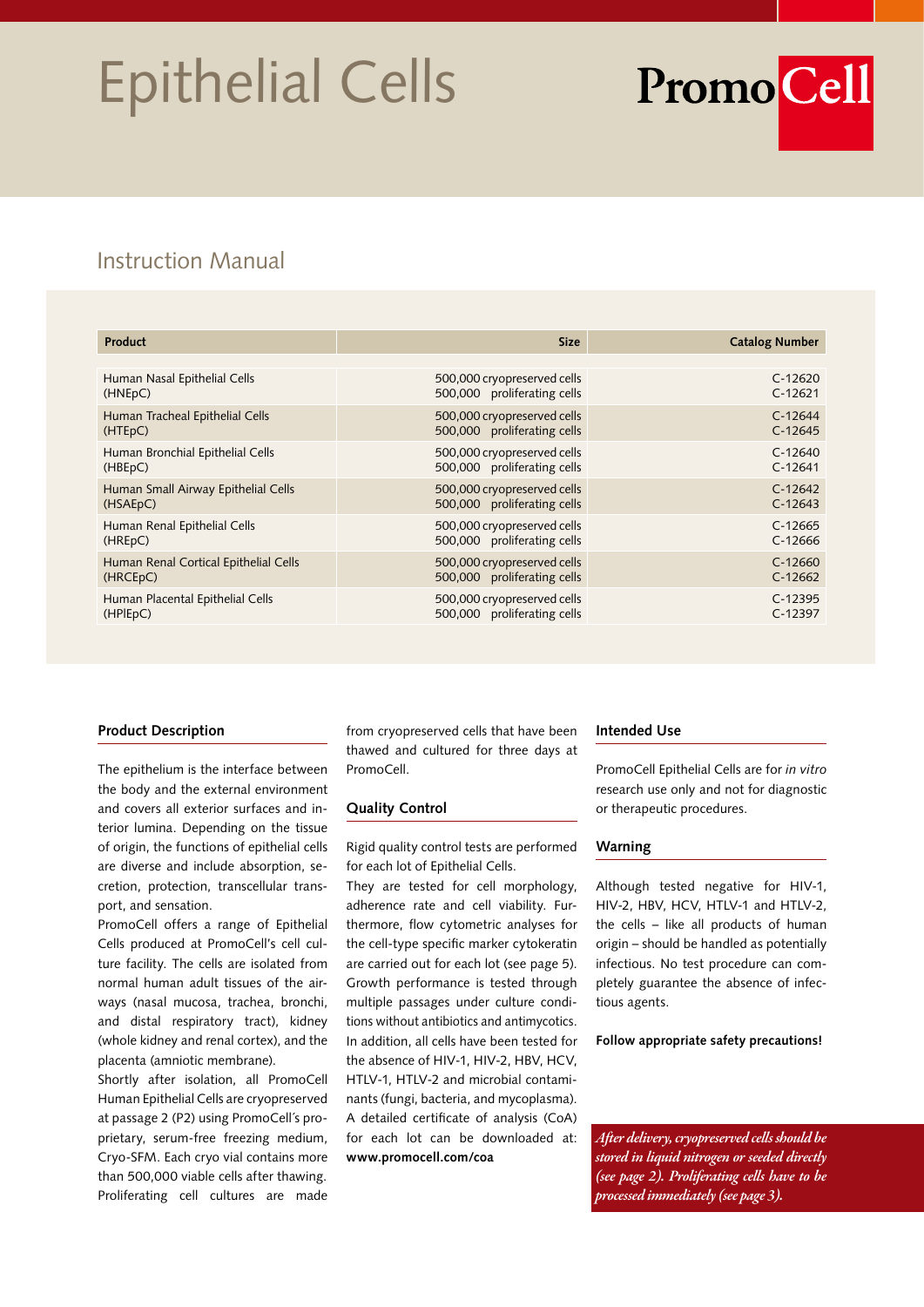#### *Use aseptic techniques and a laminar flow bench.*

#### **Protocol for Cryopreserved Cells**

**Straight after arrival, store the cryopreserved cells in liquid nitrogen or seed them immediately. Note:** Storage at -80°C is not sufficient for cell preservation and causes irreversible cell damage.

#### **1. Prepare the medium**

Calculate the needed culture surface area according to the plating density (see page 5) and the lot-specific cell numbers stated on the certificate of analysis. Fill the appropriate volume of PromoCell Growth Medium (at least 9 ml per vial of cells) in cell culture vessels. Place the vessels in an incubator (37 $^{\circ}$ C, 5% CO<sub>2</sub>) for 30 minutes.



Remove the cryovial from the liquid nitrogen container and immediately place it on dry ice – even for short transportation. Under a laminar flow bench, briefly twist the cap a quarter turn to relieve pressure, then retighten. Immerse the vial into a water bath (37°C) just up to the screw cap for 2 minutes. Ensure that no water enters the thread of the screw cap.

#### **3. Disinfect the vial and seed the cells**

Thoroughly rinse the cryovial with 70% ethanol under a laminar flow bench. Then, aspirate the excess ethanol from the thread area of the screw cap. Open the vial and transfer the cells to a cell culture vessel containing the prewarmed medium from step 1.

#### **4. Incubate the cells**

Place the vessel in an incubator (37°C, 5%  $CO<sub>2</sub>$ ) for cell attachment. Replace the medium after 16 – 24 hours and every two to three days thereafter. The cells should be subcultured, according to the subcultivation protocol (see page 4), once they have reached 70 – 90% confluency.









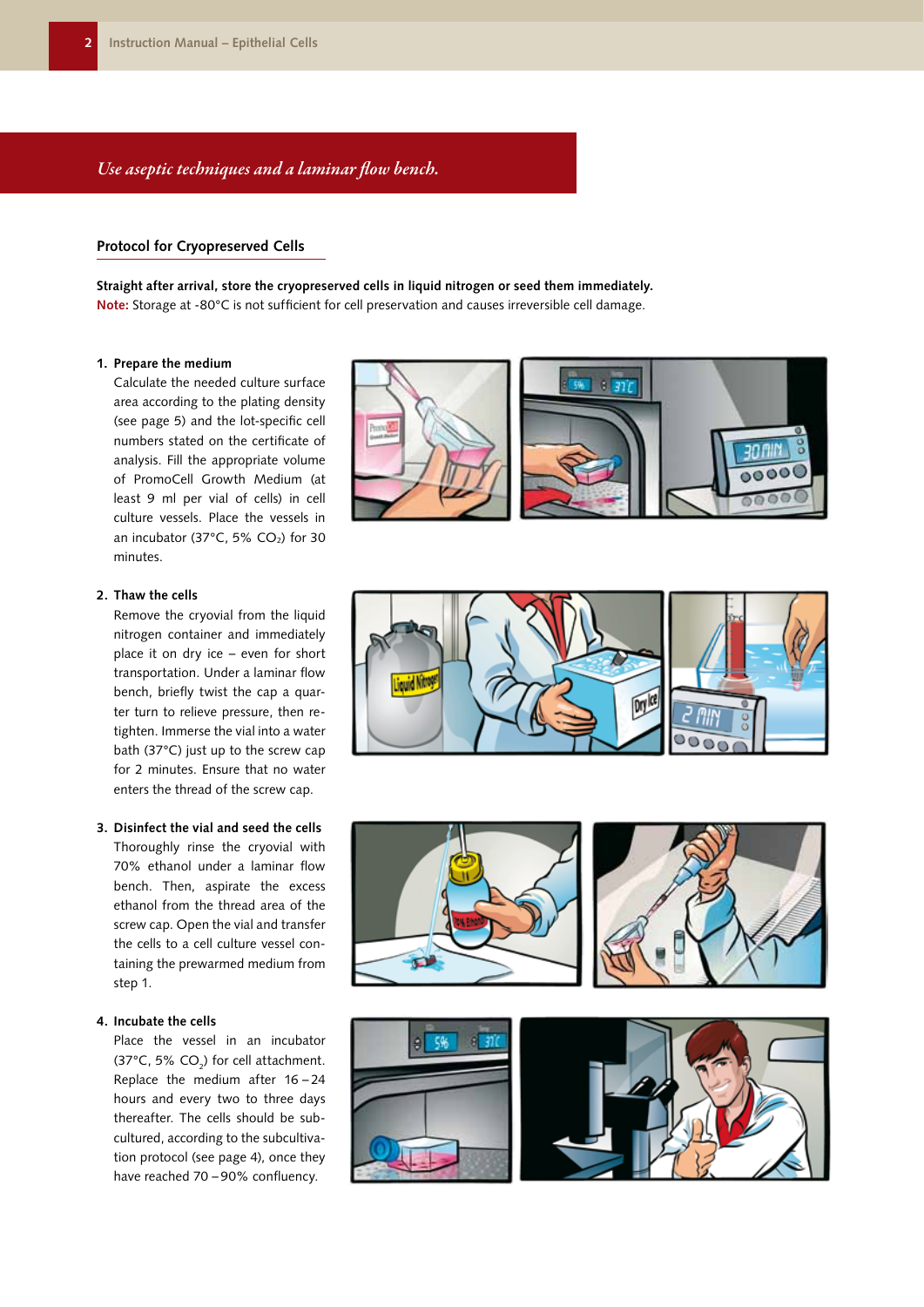*Start immediately after delivery. Use aseptic techniques and a laminar flow bench.*

#### **Protocol for Proliferating Cells**

#### **1. Incubate the cells**

Unpack the culture vessel, do not open the cap, and immediately place it in an incubator (37°C, 5% CO $_2$ ) for 3 hours to allow the cells to recover from the transportation.



**2. Replace the transport medium** Carefully open the vessel, rinse the inner side of the cap with 70% ethanol, and let air dry. Aspirate the transport medium from the vessel. Add 10 ml of the appropriate Promo-Cell Cell Growth Medium.





#### **3. Check and incubate the cells**

Check the cell density. Open the lid half a turn and place the vessel in an incubator (37 $^{\circ}$ C, 5% CO<sub>2</sub>). Change the medium every two to three days. The cells should be subcultured, according to the subcultivation protocol (see page 4), once they have reached > 70% confluency.



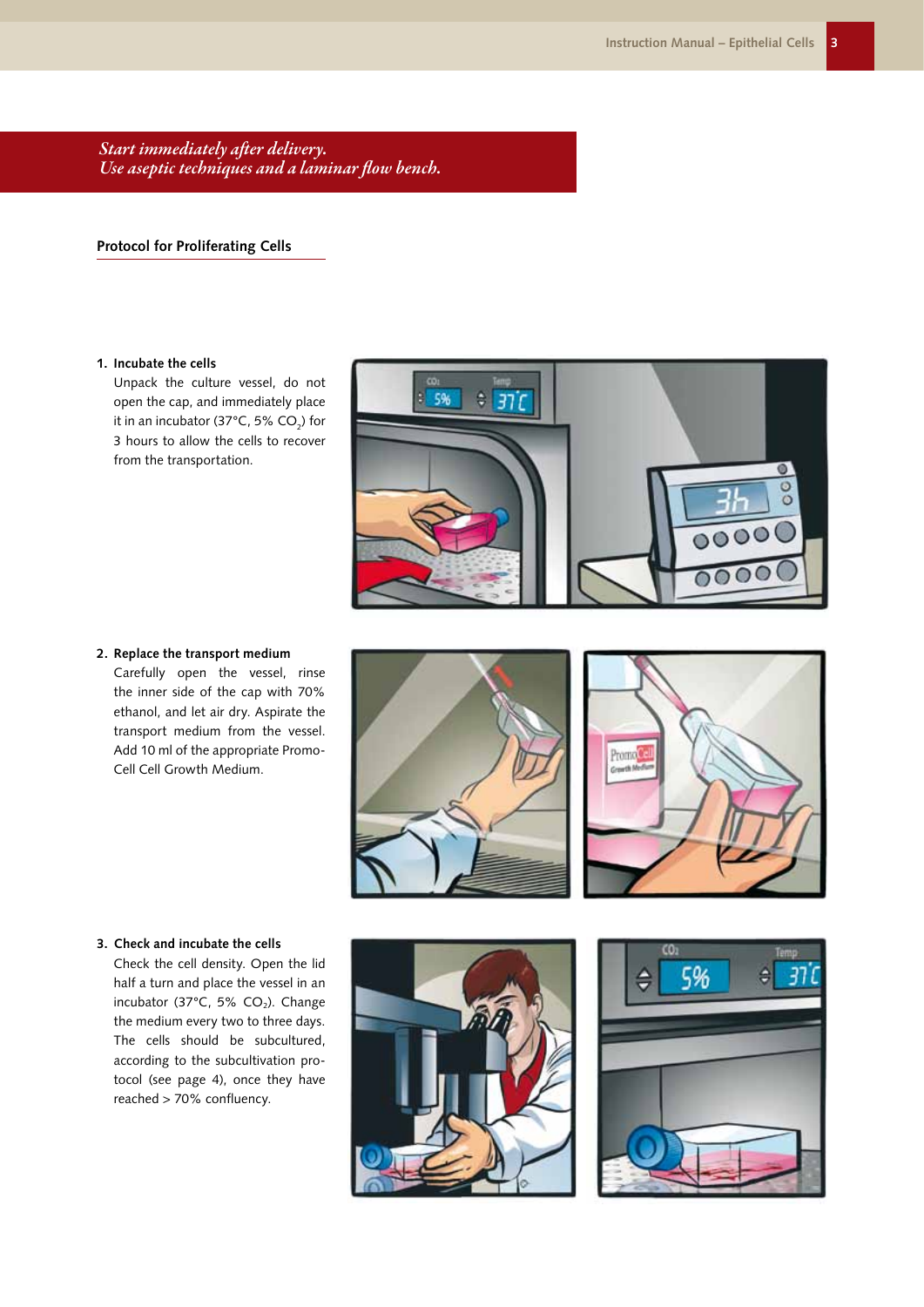#### *Use aseptic techniques and a laminar flow bench.*

#### **Subcultivation Protocol**

#### **1. Prepare the reagents and wash the cells**

Place the PromoCell DetachKit at room temperature for at least 30 minutes to adjust the temperature of the reagents. Carefully aspirate the medium from the culture vessel. Add 100 µl Hepes BSS Solution per cm<sup>2</sup> of vessel surface to wash the cells and agitate the vessel carefully for 15 seconds.



Carefully aspirate the Hepes BSS from the culture vessel. Add 100 µl Trypsin/  $EDTA$  Solution per  $cm<sup>2</sup>$  of vessel surface. **Note:** We recommend detaching the cells at room temperature. Close the vessel and examine the cells under a microscope. When the cells start to detach, gently tap the side of the vessel to loosen the remaining cells.

#### **3. Neutralize the trypsin and harvest the cells**

Add 100 µl Trypsin Neutralization Solution per cm<sup>2</sup> of vessel surface and gently agitate. Carefully aspirate the cell suspension and transfer it to a centrifugation tube. Spin down the cells for 3 minutes at 220 x g.

#### **4. Incubate the cells**

Discard the supernatant (step 1), add 1 ml of the appropriate PromoCell Cell Growth Medium (step 2), and resuspend the cells by carefully pipetting up and down. Plate the cells according to the recommended seeding density in new cell culture vessels containing prewarmed PromoCell Cell Growth Medium. Place the vessels in an incubator (37°C, 5% CO<sub>2</sub>) and change the media every two to three days.





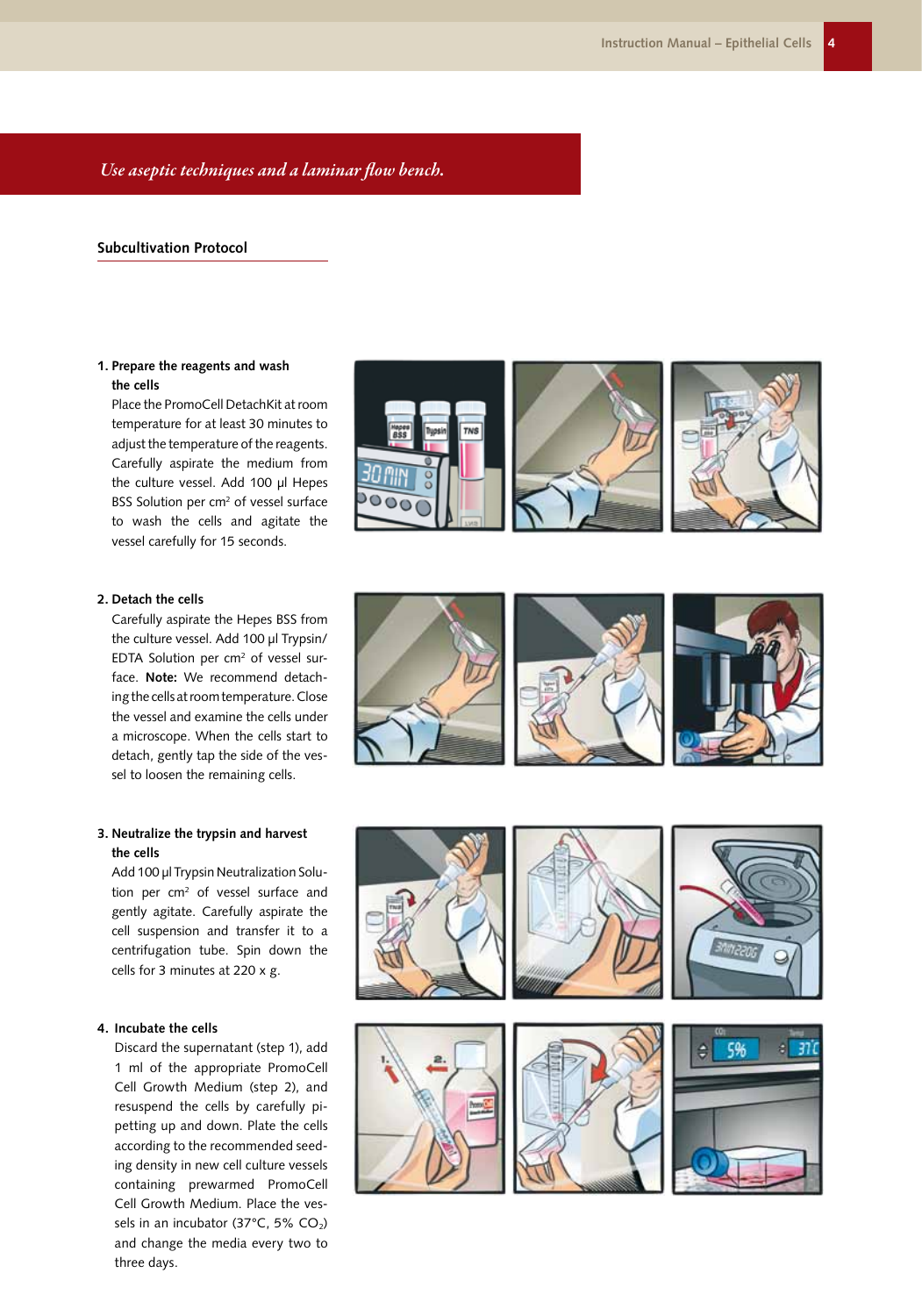### **Specifications**

| <b>Product</b>                                           | <b>Recommended</b><br>Culture Media* | <b>Plating Density</b>                         | Passage after<br>Thawing | <b>Marker</b>            | Population<br><b>Doublings</b> |
|----------------------------------------------------------|--------------------------------------|------------------------------------------------|--------------------------|--------------------------|--------------------------------|
|                                                          |                                      |                                                |                          |                          |                                |
| Human Nasal<br>Epithelial Cells (HNEpC)                  | $C-21060$                            | 10.000 - 15.000<br>cells per cm <sup>2</sup>   | <b>P2</b>                | Cytokeratin <sup>+</sup> | >15                            |
| Human Tracheal<br>Epithelial Cells (HTEpC)               | $C - 21060$                          | $10,000 - 15,000$<br>cells per $cm2$           | <b>P2</b>                | Cytokeratin <sup>+</sup> | >15                            |
| Human Bronchial<br>Epithelial Cells (HBEpC)              | $C-21060$                            | 10.000 - 15.000<br>cells per $cm2$             | P <sub>2</sub>           | Cytokeratin <sup>+</sup> | >15                            |
| Human Small Airway<br>Epithelial Cells (HSAEpC)          | $C-21070$                            | $10,000 - 15,000$<br>cells per cm <sup>2</sup> | <b>P2</b>                | Cytokeratin <sup>+</sup> | >15                            |
| Human Renal<br>Epithelial Cells (HREpC)                  | $C-26001$<br>$C-26030$               | 10,000 - 15,000<br>cells per $cm2$             | P <sub>2</sub>           | Cytokeratin <sup>+</sup> | >15                            |
| <b>Human Renal Cortical</b><br>Epithelial Cells (HRCEpC) | $C - 26001$<br>$C-26030$             | 10,000 - 15,000<br>cells per cm <sup>2</sup>   | <b>P2</b>                | Cytokeratin <sup>+</sup> | >15                            |
| Human Placental<br>Epithelial Cells (HPlEpC)             | $C-26040$                            | 10,000 - 15,000<br>cells per cm <sup>2</sup>   | <b>P2</b>                | Cytokeratin <sup>+</sup> | > 5                            |

#### **Related Products**

| Product                                                    | <b>Size</b> | <b>Catalog Number</b> |
|------------------------------------------------------------|-------------|-----------------------|
|                                                            |             |                       |
| Airway Epithelial Cell Growth Medium (Ready-to-use)        | 500 ml      | $C-21060$             |
| Airway Epithelial Cell Growth Medium Kit                   | 500 ml      | $C-21160$             |
| Airway Epithelial Cell Basal Medium                        | 500 ml      | $C-21260$             |
| Airway Epithelial Cell Basal Medium, phenol red-free       | 500 ml      | $C-21265$             |
| Airway Epithelial Cell Growth Medium SupplementMix         | for 500 ml  | $C-39165$             |
| Airway Epithelial Cell Growth Medium SupplementPack        | for 500 ml  | $C-39160$             |
|                                                            |             |                       |
| Small Airway Epithelial Cell Growth Medium (Ready-to-use)  | 500 ml      | $C-21070$             |
| Small Airway Epithelial Cell Growth Medium Kit             | 500 ml      | $C-21170$             |
| Small Airway Epithelial Cell Basal Medium                  | 500 ml      | $C-21270$             |
| Small Airway Epithelial Cell Basal Medium, phenol red-free | 500 ml      | $C-21275$             |
| Small Airway Epithelial Cell Growth Medium SupplementMix   | for 500 ml  | $C-39175$             |
| Small Airway Epithelial Cell Growth Medium SupplementPack  | for 500 ml  | $C-39170$             |
| Mammary Epithelial Cell Growth Medium (Ready-to-use)       | 500 ml      | $C-21010$             |
| Mammary Epithelial Cell Growth Medium Kit                  | 500 ml      | $C-21110$             |
| Mammary Epithelial Cell Basal Medium                       | 500 ml      | $C-21210$             |
| Mammary Epithelial Cell Basal Medium, phenol red-free      | 500 ml      | $C-21215$             |
| Mammary Epithelial Cell Growth Medium SupplementMix        | for 500 ml  | $C-39115$             |
| Mammary Epithelial Cell Growth Medium SupplementPack       | for 500 ml  | $C-39110$             |